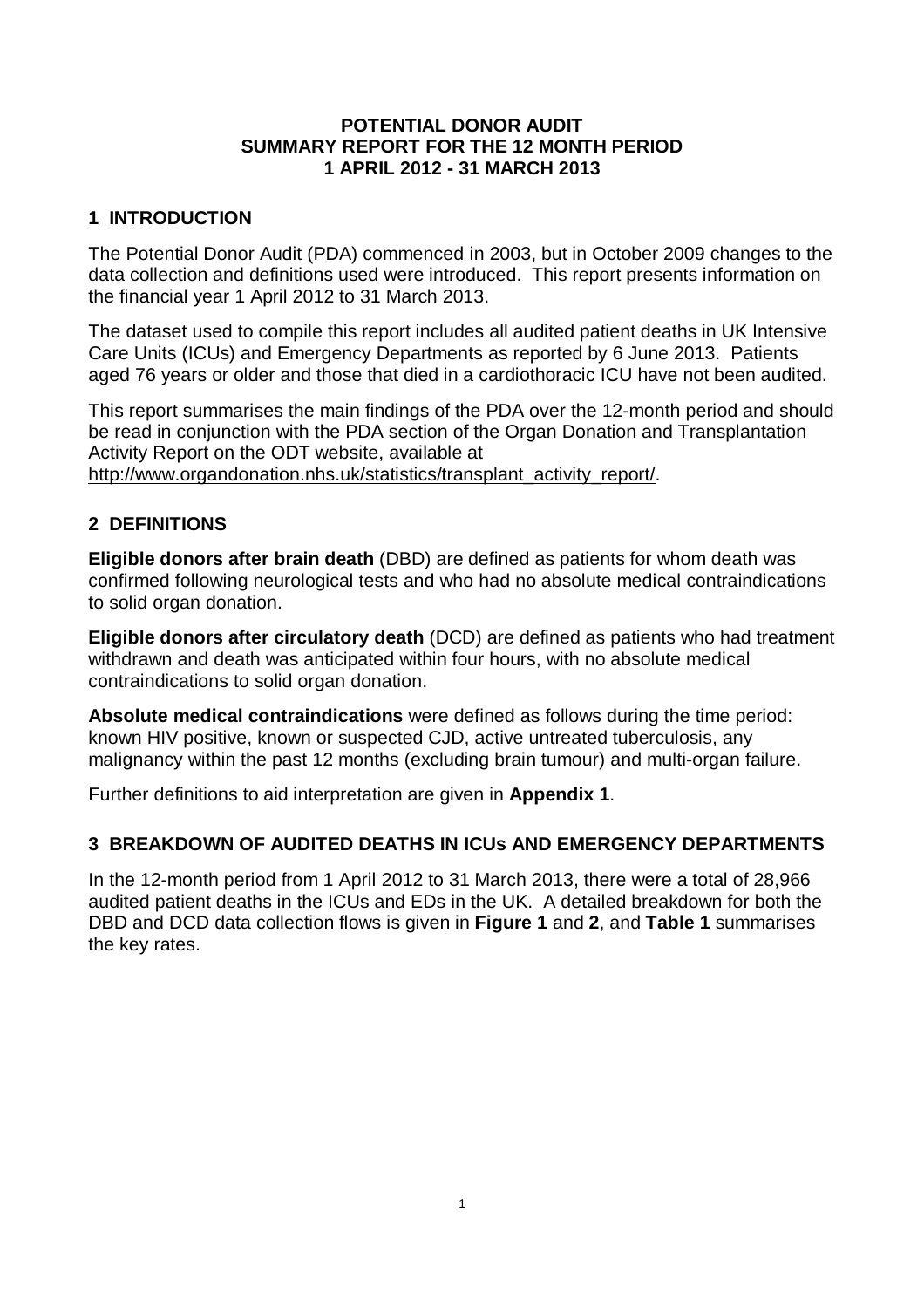#### **Figure 1 Donation after brain death**



#### **Figure 2 Donation after circulatory death**

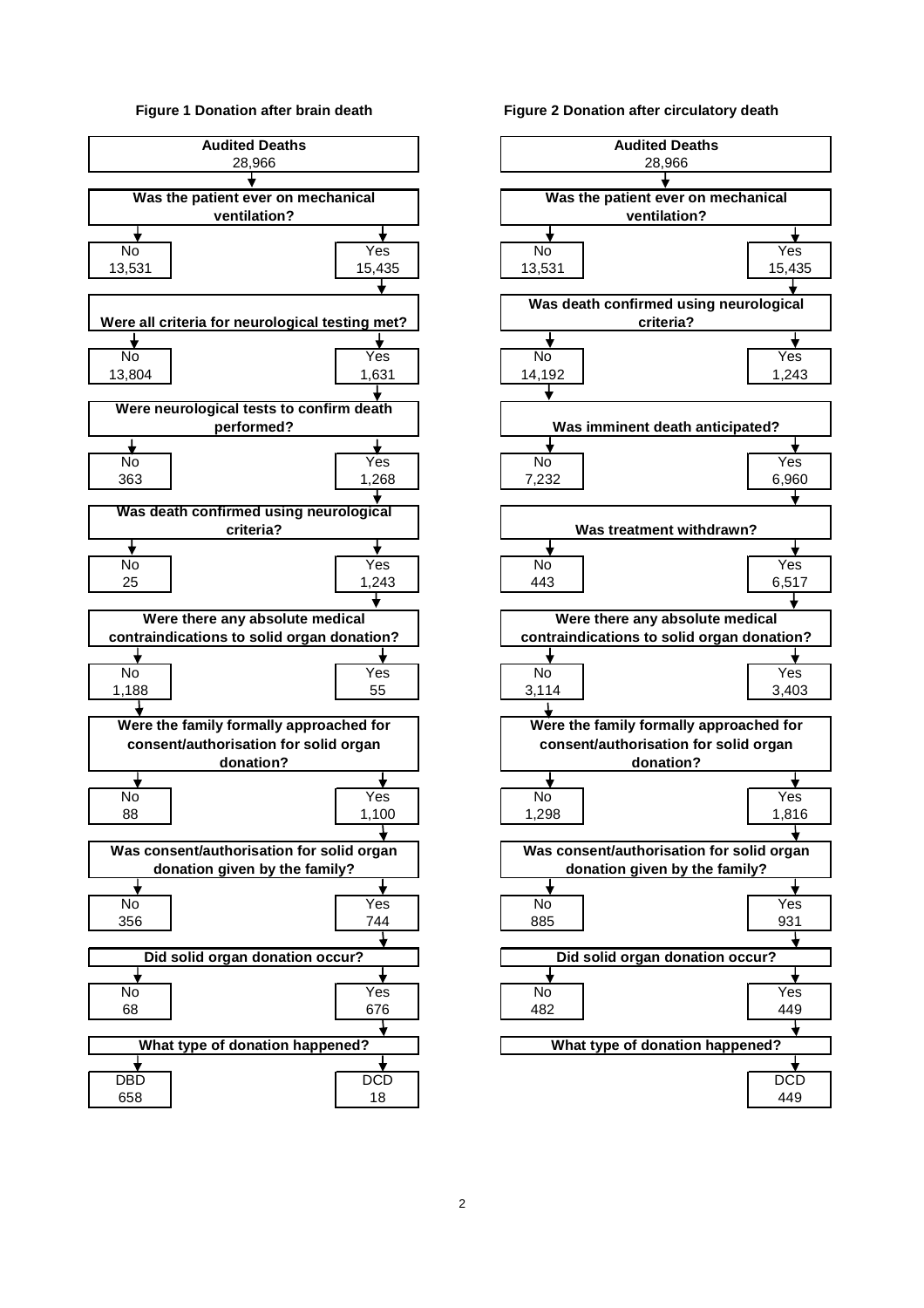| Table 1                      | Key numbers and rates                                                                                                                                    |            |       |
|------------------------------|----------------------------------------------------------------------------------------------------------------------------------------------------------|------------|-------|
|                              |                                                                                                                                                          | <b>DBD</b> | DCD   |
|                              | Patients meeting organ donation referral criteria <sup>1</sup>                                                                                           | 1631       | 6960  |
| Referred to SN-OD            |                                                                                                                                                          | 1493       | 4344  |
| Referral rate %              |                                                                                                                                                          | 91.5%      | 62.4% |
| Neurological death tested    |                                                                                                                                                          | 1268       |       |
| Testing rate %               |                                                                                                                                                          | 77.7%      |       |
| Eligible donors <sup>2</sup> |                                                                                                                                                          | 1188       | 3114  |
| Family approached            |                                                                                                                                                          | 1100       | 1816  |
| Approach rate %              |                                                                                                                                                          | 92.6%      | 58.3% |
|                              | Family approached and SN-OD involved                                                                                                                     | 868        | 1212  |
|                              | % of approaches where SN-OD involved                                                                                                                     | 78.9%      | 66.7% |
| Consent/authorisation given  |                                                                                                                                                          | 744        | 931   |
|                              | Consent/authorisation rate %                                                                                                                             | 67.6%      | 51.3% |
|                              | Actual donors from each pathway                                                                                                                          | 676        | 449   |
|                              | % of consented/authorised donors that became actual donors                                                                                               | 90.9%      | 48.2% |
|                              | DBD - A patient with suspected neurological death<br>DCD - A patient in whom imminent death is anticipated, ie a patient receiving assisted ventilation, |            |       |

a clinical decision to withdraw treatment has been made and death is anticipated within 4 hours

 $^2$  DBD - Death confirmed by neurological tests and no absolute contraindications to solid organ donation <sup>2</sup> DCD - Imminent death anticipated and treatment withdrawn with no absolute contraindications to solid organ donation

# **4 NEUROLOGICAL DEATH TESTING RATE**

| Table 2<br>Reasons given for neurological death tests not being performed |                |       |  |  |  |
|---------------------------------------------------------------------------|----------------|-------|--|--|--|
|                                                                           | N              | %     |  |  |  |
| 114<br>31.4<br>Patient haemodynamically unstable                          |                |       |  |  |  |
| Clinical reason/Clinicians decision                                       | 40             | 11.0  |  |  |  |
| Family declined donation                                                  | 29             | 8.0   |  |  |  |
| Biochemical/endocrine abnormality                                         | 29             | 8.0   |  |  |  |
| Cardiac arrest despite resuscitation                                      | 28             | 7.7   |  |  |  |
| Other                                                                     | 28             | 77    |  |  |  |
| Continuing effects of sedatives                                           | 27             | 7.4   |  |  |  |
| Treatment withdrawn                                                       | 18             | 5.0   |  |  |  |
| Inability to test all reflexes                                            | 11             | 3.0   |  |  |  |
| Family pressure not to test                                               | 9              | 2.5   |  |  |  |
| Medical contraindication to donation                                      | 9              | 2.5   |  |  |  |
| Unknown                                                                   | 9              | 2.5   |  |  |  |
| Neonates - Less than 2 months post term                                   | 5              | 1.4   |  |  |  |
| Pressure on ICU beds                                                      | 3              | 0.8   |  |  |  |
| Brain stem reflexes returned                                              | 2              | 0.6   |  |  |  |
| SN-OD advised that donor not suitable                                     | $\overline{2}$ | 0.6   |  |  |  |
| Total                                                                     | 363            | 100.0 |  |  |  |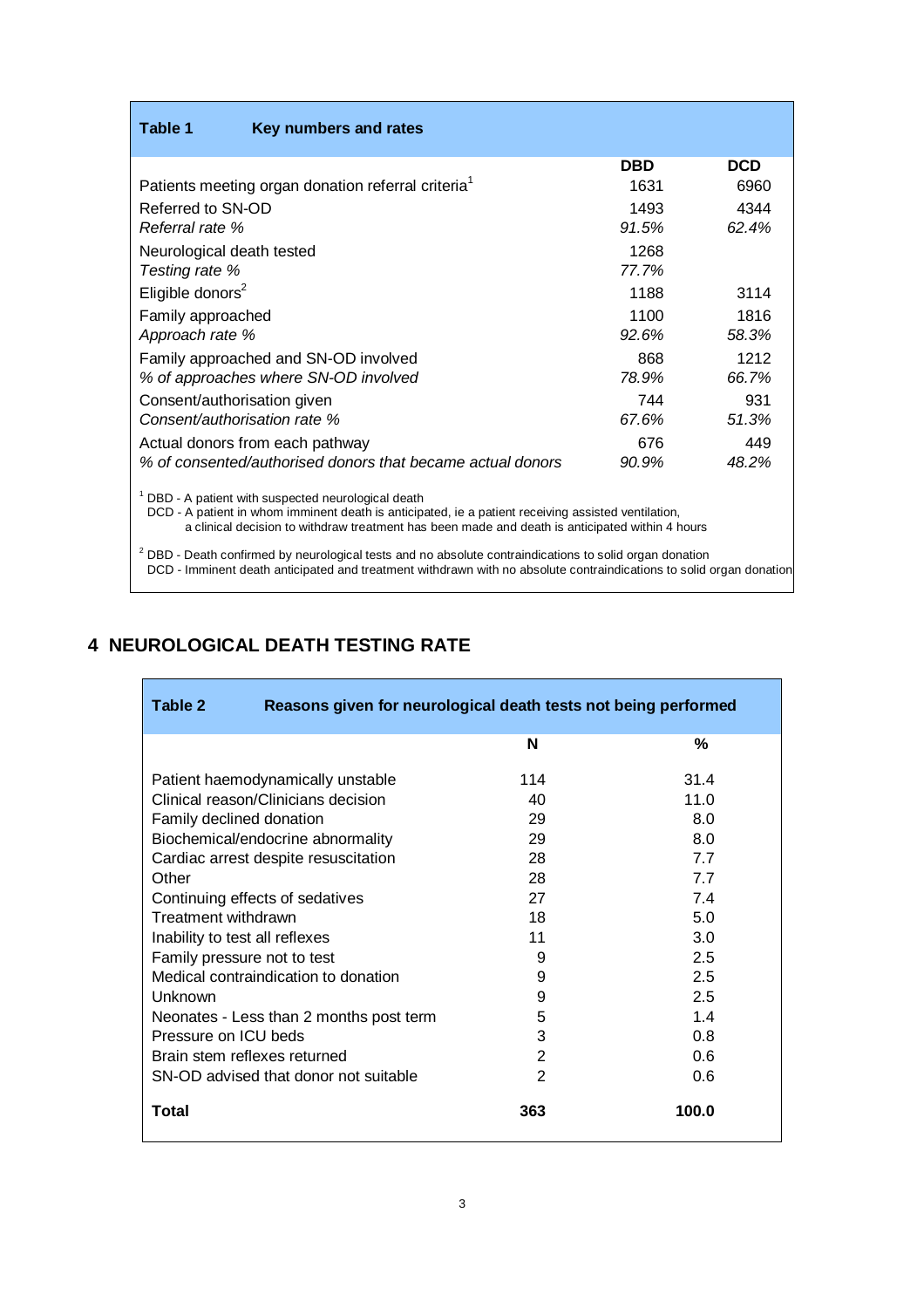The neurological death testing rate was 78% and is the percentage of patients for whom neurological death was suspected that were tested. To be defined as neurological death suspected, the patients were indicated to have met the following four criteria - apnoea, coma from known aetiology and unresponsive, ventilated and fixed pupils. Neurological death tests were not performed in 363 patients (22%) for whom neurological death was suspected. The primary reason given for not testing is shown in **Table 2**.

For 114 (31%) patients not tested, the reason given was the patient was haemodynamically unstable. Of these, 103 (90%) had their blood pressure supported by fluids and/or inotropes. There was a clinical reason or it was the clinician's decision not to perform tests for 40 (11%) patients.

# **5 REFERRAL RATE**

A patient who meets the four criteria for neurological death tests or for whom imminent death is anticipated, ie receiving assisted ventilation, a clinical decision to withdraw treatment has been made and death is anticipated within four hours, should be referred to a Specialist Nurse - Organ Donation (SN-OD). The DBD referral rate was 92% and the DCD referral rate was 62%. **Table 3** shows the reasons given why such patients were not referred. One patient can meet the referral criteria for both DBD and DCD and therefore some patients may be counted in both columns.

Of the patients who met the referral criteria and were not referred, the reason given for 25% of DBD and DCD cases was because the patient was not identified as a potential donor or organ donation was not considered. The reason given for 42% of DCD was medical contraindications.

| Table 3<br>Reasons given why patient not referred                    |                          |       |       |       |
|----------------------------------------------------------------------|--------------------------|-------|-------|-------|
|                                                                      | <b>DCD</b><br><b>DBD</b> |       |       |       |
|                                                                      | N                        | %     | N     | %     |
| Not identified as a potential donor/organ donation not<br>considered | 35                       | 25.4  | 667   | 25.5  |
| Other                                                                | 26                       | 18.8  | 224   | 8.6   |
| Family declined donation prior to neurological testing               | 18                       | 13.0  | 10    | 0.4   |
| Medical contraindications                                            | 16                       | 11.6  | 1,107 | 42.3  |
| Family declined donation after neurological testing                  | 15                       | 10.9  |       |       |
| Thought to be medically unsuitable                                   |                          | 72    | 425   | 16.2  |
| Coroner/Procurator Fiscal Reason                                     |                          | 4.3   | 11    | 0.4   |
| Neurological death not confirmed                                     |                          | 3.6   | 3     | 0.1   |
| Reluctance to approach family                                        |                          | 2.9   | 21    | 0.8   |
| Family declined donation following decision to withdraw<br>treatment | 3                        | 2.2   | 92    | 3.5   |
| Thought to be outside age criteria                                   |                          |       | 21    | 0.8   |
| Pressure on ICU beds                                                 |                          |       | 6     | 0.2   |
| Donation after circulatory death not supported by ICU                |                          |       | 29    | 1.1   |
| Total                                                                | 138                      | 100.0 | 2,616 | 100.0 |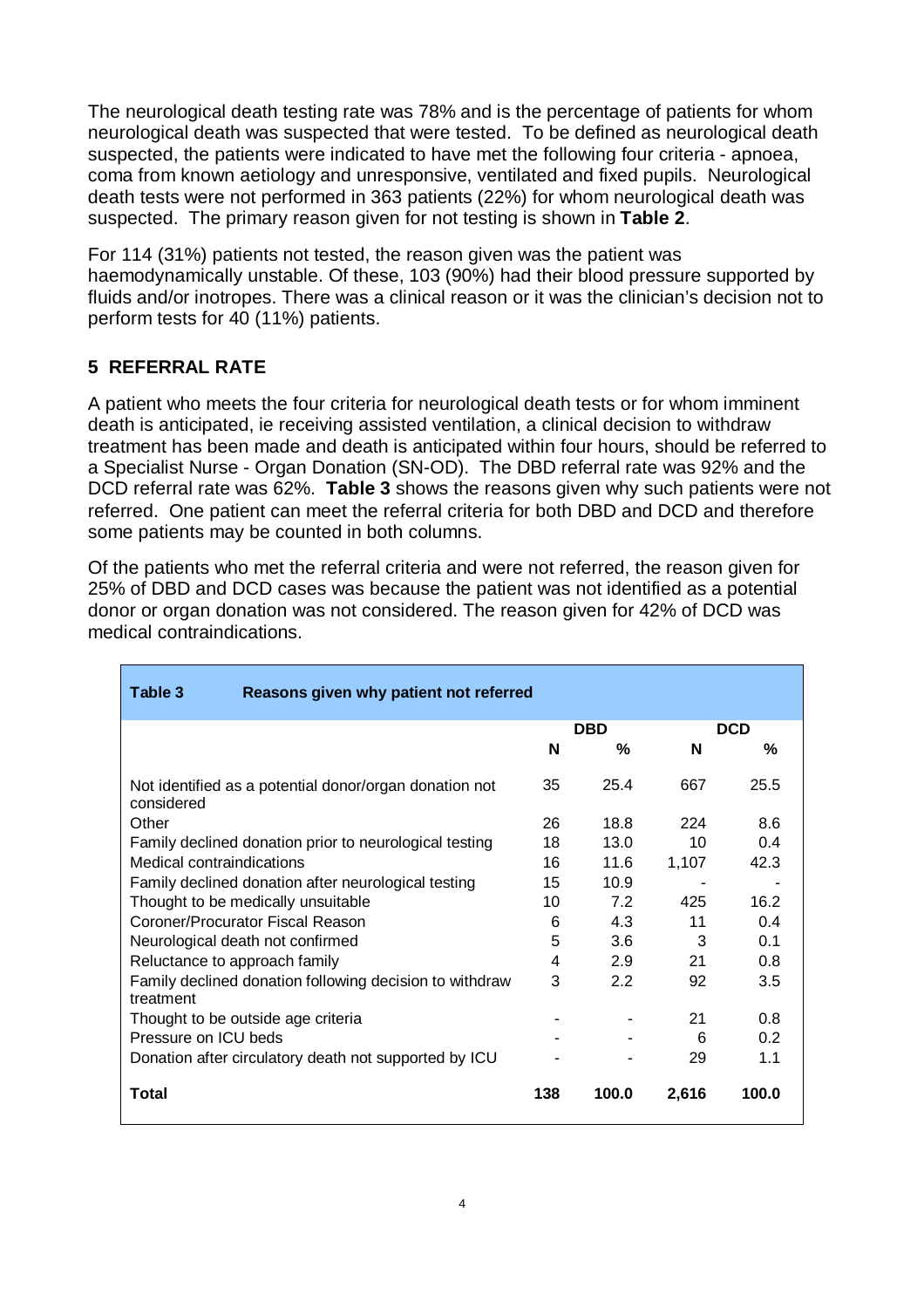# **6 APPROACH RATE**

Families of eligible donors were approached in 93% and 58% of DBD and DCD cases, respectively. The information in **Table 4** shows the reasons given why the family were not approached.

For eligible DBD, in 38% of cases the reason stated was Coroner or Procurator Fiscal refused permission, whereas this reason only accounted for 3% of the eligible DCD families not approached.

For eligible DCD, in 605 (47%) cases the reason stated was 'other'. Investigating the text provided has shown that of the 605 cases where other was chosen, the text indicated that the patient was not identified as a potential donor or donation was not considered in nearly half the cases. The families of 26% of eligible DCD were not approached because of the patient's general medical condition.

| Reasons given why family not formally approached<br>Table 4                                 |                |                   |            |       |
|---------------------------------------------------------------------------------------------|----------------|-------------------|------------|-------|
|                                                                                             | <b>DBD</b>     |                   | <b>DCD</b> |       |
|                                                                                             | N              | %                 | N          | ℅     |
| Coroner/Procurator Fiscal refused permission                                                | 33             | 37.5              | 38         | 2.9   |
| Other                                                                                       | 17             | 19.3              | 605        | 46.6  |
| Family stated that they would not consent/authorise<br>before they were formally approached | 12             | 13.6              | 43         | 3.3   |
| Other medical reason                                                                        | 9              | 10.2 <sub>1</sub> | 130        | 10.0  |
| Family untraceable                                                                          | 7              | 8.0               | 42         | 3.2   |
| Patient's general medical condition                                                         | 5              | 5.7               | 332        | 25.6  |
| Family considered too upset to approach                                                     | 3              | 3.4               | 23         | 1.8   |
| Not identified as a potential donor / organ donation not<br>considered                      | $\overline{2}$ | 2.3               | 44         | 3.4   |
| Resource failure                                                                            |                |                   | 21         | 1.6   |
| Pressure on ICU beds                                                                        |                |                   | 1          | 0.1   |
| Patient outside age criteria                                                                |                |                   | 18         | 1.4   |
| Not reported                                                                                |                |                   | 1          | 0.1   |
| Total                                                                                       | 88             | 100.0             | 1,298      | 100.0 |

# **7 OVERALL CONSENT/AUTHORISATION RATE**

The consent/authorisation rate is based on eligible donors whose family were formally approached for consent to/authorisation for donation. The consent/authorisation rate is the proportion of these families who consented to/authorised solid organ donation.

During the financial year, the DBD consent/authorisation rate was 68% and the 95% confidence limits for this percentage are 65% - 70%. The DCD consent/authorisation rate was 51% and the 95% confidence limits for this percentage are 49% - 54%. The overall consent/authorisation rate was 57% and the 95% confidence limits for this percentage are 55% - 60%.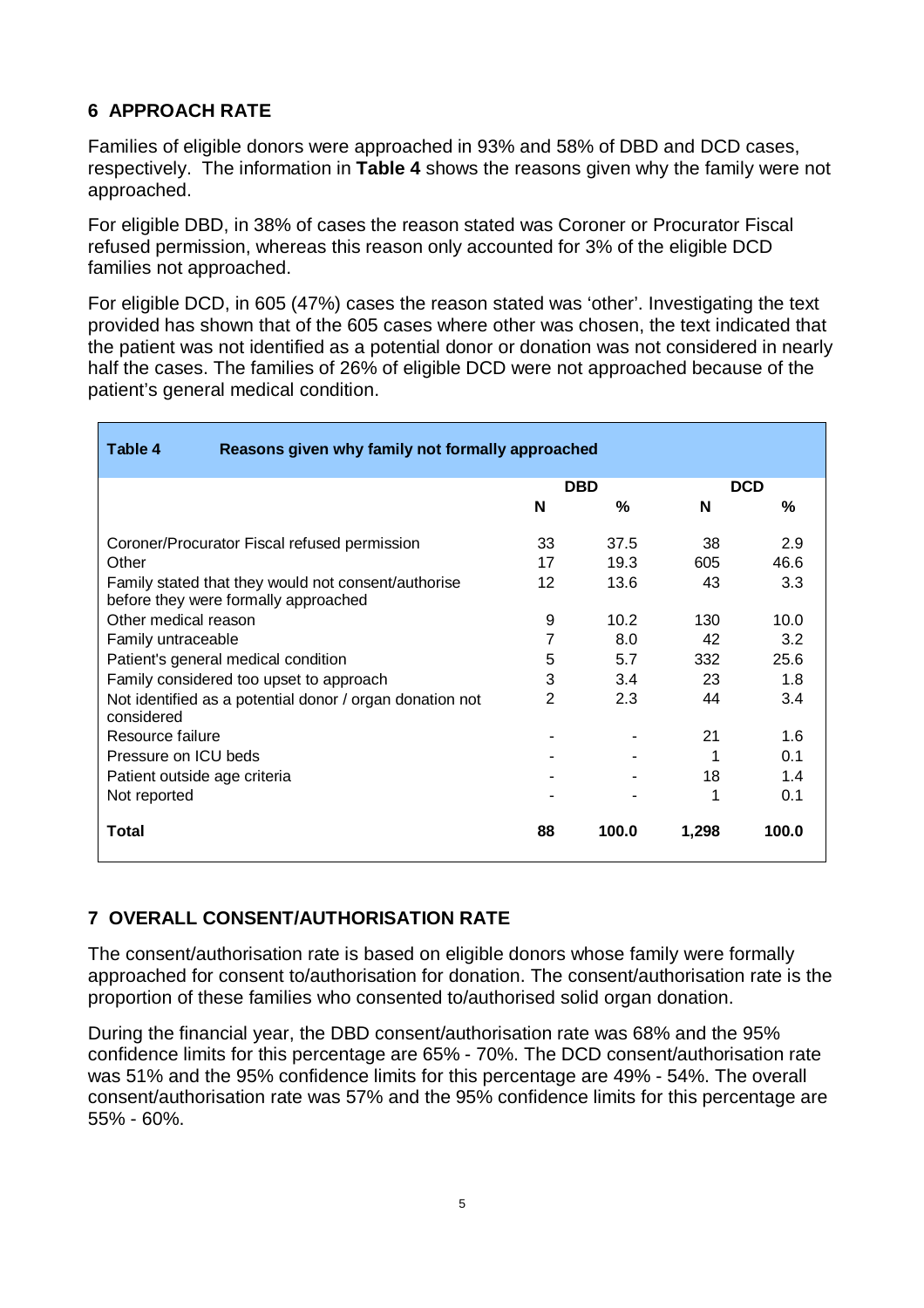When a patient is known to have expressed a wish to donate, for example they were registered on the Organ Donor Register (ODR), carried a donor card or expressed a wish to donate verbally or in writing and the patient's wish was known at the time of potential donation, the DBD consent/authorisation rate was 96% compared to 55% when a patient hadn't expressed a wish to donate or the patient's ODR status was not known at the time of potential donation. For DCD, the rates were 83% compared with 40%. Overall, these rates were 88% compared with 46%. In total during the financial year, 105 families overruled their loved one's known wish to be an organ donor.

When a SN-OD was involved in the approach to the family, the DBD consent/authorisation rate was 72% compared with 52% when the SN-OD was not involved. Similarly, for DCD the rate was 61% compared with 31% when the SN-OD was not involved. The overall rate was 66% compared with 37%.

The reasons why the family did not give consent/authorisation are shown in **Table 5**. The main reason that families of eligible DBD and DCD patients gave for no consent/authorisation was that the patient had stated in the past that they did not wish to be a donor (21% and 18%, respectively).

| Table 5<br>Reasons given why family did not give consent/authorisation                        |                |       |            |       |
|-----------------------------------------------------------------------------------------------|----------------|-------|------------|-------|
|                                                                                               | <b>DBD</b>     |       | <b>DCD</b> |       |
|                                                                                               | N              | %     | N          | %     |
| Patient had stated in the past that they did not wish to<br>be a donor                        | 75             | 21.1  | 155        | 17.5  |
| Family were not sure whether the patient would have<br>agreed to donation                     | 46             | 12.9  | 140        | 15.8  |
| Family did not want surgery to the body                                                       | 42             | 11.8  | 49         | 5.5   |
| Family felt it was against their religious/cultural beliefs                                   | 30             | 8.4   | 26         | 2.9   |
| Strong refusal - probing not appropriate                                                      | 30             | 8.4   | 63         | 7.1   |
| Other                                                                                         | 28             | 7.9   | 103        | 11.6  |
| Family felt the patient had suffered enough                                                   | 23             | 6.5   | 67         | 7.6   |
| Family were divided over the decision                                                         | 20             | 5.6   | 52         | 5.9   |
| Family did not believe in donation                                                            | 16             | 4.5   | 35         | 4.0   |
| Family felt the body needs to be buried whole<br>(unrelated to religious or cultural reasons) | 15             | 4.2   | 29         | 3.3   |
| Family felt the length of time for donation process was<br>too long                           | 11             | 3.1   | 128        | 14.5  |
| Family had difficulty understanding/accepting<br>neurological testing                         | 10             | 2.8   | 1          | 0.1   |
| Family wanted to stay with the patient after death                                            | 4              | 1.1   | 12         | 1.4   |
| Family concerned that organs may not be transplanted                                          | 3              | 0.8   | 21         | 2.4   |
| Family concerned that other people may disapprove/be<br>offended                              | $\overline{2}$ | 0.6   | 3          | 0.3   |
| Patients treatment may be or has been limited to<br>facilitate organ donation                 | 1              | 0.3   |            |       |
| Families concerned about organ allocation                                                     |                |       | 1          | 0.1   |
| <b>Total</b>                                                                                  | 356            | 100.0 | 885        | 100.0 |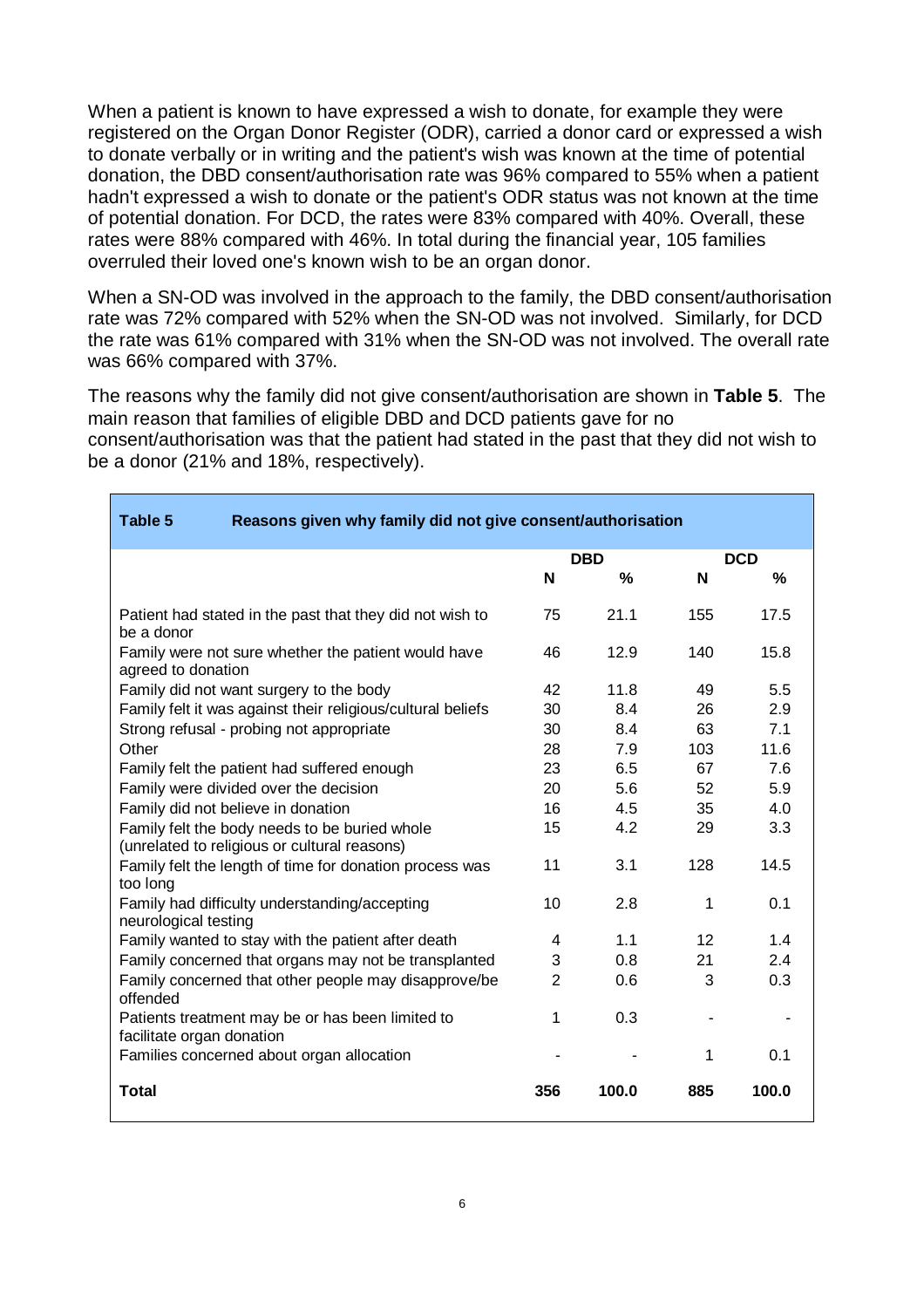# **8 MONTHLY VARIATION IN THE CONSENT/AUTHORISATION RATE**

Monthly consent/authorisation rates are shown in **Figure 3**. From this figure it is apparent that over the financial year there is no clear monthly pattern. The DBD consent/authorisation rate was highest in July 2012 (79%) and lowest in October 2012 (58%). The DCD consent/authorisation rate was also highest in July 2012 (62%) and lowest in November 2012 (47%). The differences in the monthly consent/authorisation rates from 1 April 2012 to 31 March 2013 are not statistically significant for either DBD or DCD, p=0.36 and p=0.23, respectively.



**Figure 3 Month-to-month variation in consent/authorisation rate** 

## **9 EFFECT OF DEMOGRAPHIC VARIABLES ON THE CONSENT/AUTHORISATION RATE**

The consent/authorisation rate for the 543 male eligible DBD was 69% and the consent/authorisation rate for the 557 female eligible DBD was 67%. The difference is not statistically significant, p=0.46. For the 1121 male eligible DCD the consent/authorisation rate was 52% and for the 695 female eligible DCD was 50%. This difference is not statistically significant, p=0.28.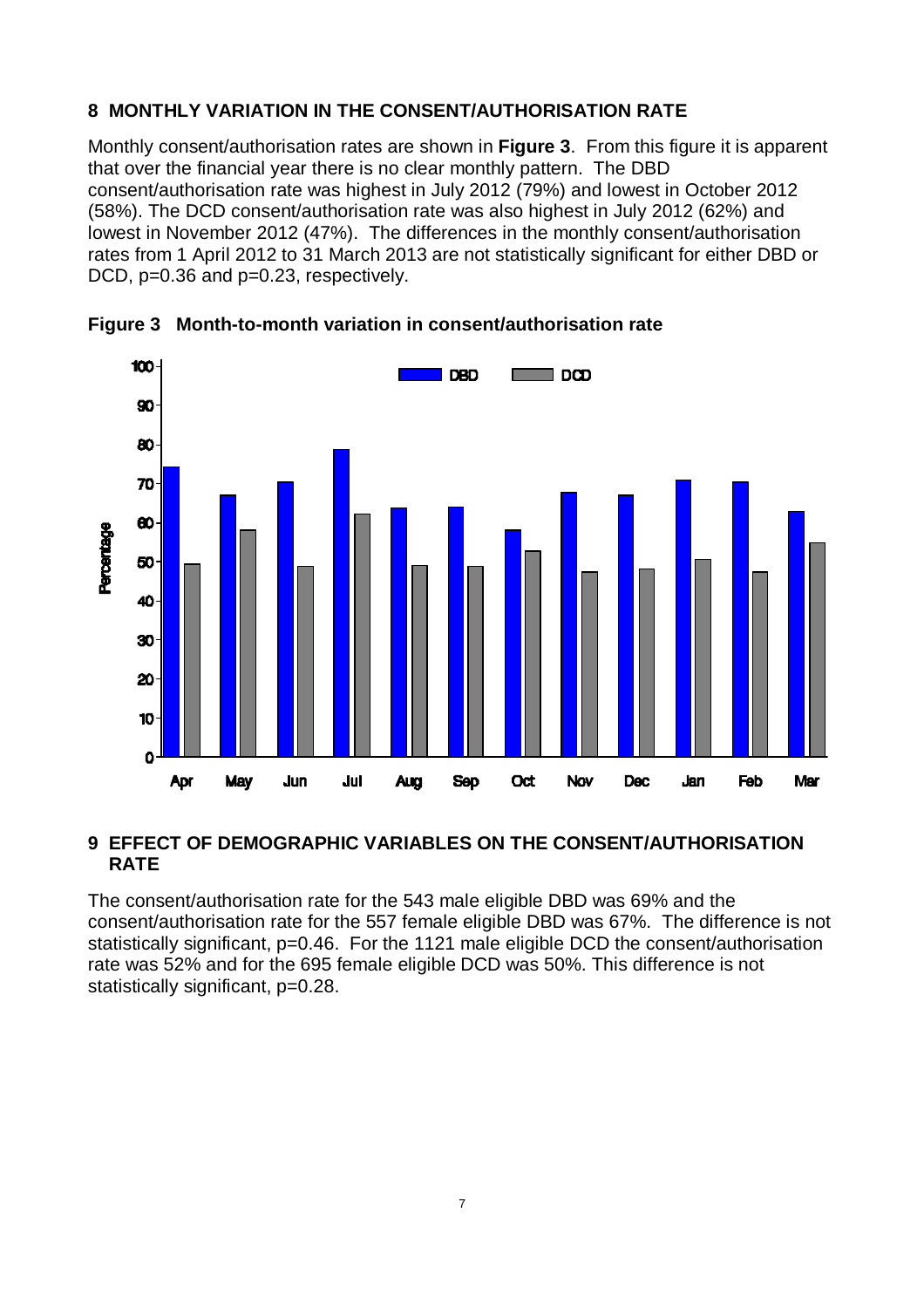Age is represented by a categorical variable with intervals 0-17, 18-24, 25-34, 35-49, 50- 59 and 60+ years. The consent/authorisation rates for the six age groups (for the 1,100 eligible DBD and 1,816 eligible DCD whose families were approached) are illustrated in **Figure 4**. The highest consent/authorisation rate for eligible DBD and DCD occurred in the 35-49 age group (74% and 53%, respectively). The lowest consent/authorisation rate for eligible DBD and DCD was in the 0-17 age group (59% and 29%, respectively). The differences in consent/authorisation rate across the six age groups for DBD are not statistically significant (p=0.11) but for DCD are statistically significant (p=0.0073).



**Figure 4 Age variation in consent/authorisation rate** 

To conduct a meaningful analysis on ethnicity, patients have been categorised as white or in an ethnic minority group and the rates are shown in **Figure 5**. For eligible DBD, the consent/authorisation rates (for the 1,078 eligible donors out of 1,100 for whom ethnicity was recorded) were 72% for white eligible donors and 35% for eligible donors from an ethnic minority group. The 95% confidence limits for DBD consent/authorisation rates are 70% - 75% for white eligible donors and 27% - 44% for eligible donors from an ethnic minority group.

For eligible DCD, the consent/authorisation rates (for the 1,717 eligible donors out of 1,816 for whom ethnicity was recorded) were 54% for white eligible DCD and 31% for eligible DCD from an ethnic minority group. The 95% confidence limits for DCD consent/authorisation rates are 52% - 57% for white eligible donors and 22% - 39% for eligible donors from an ethnic minority group.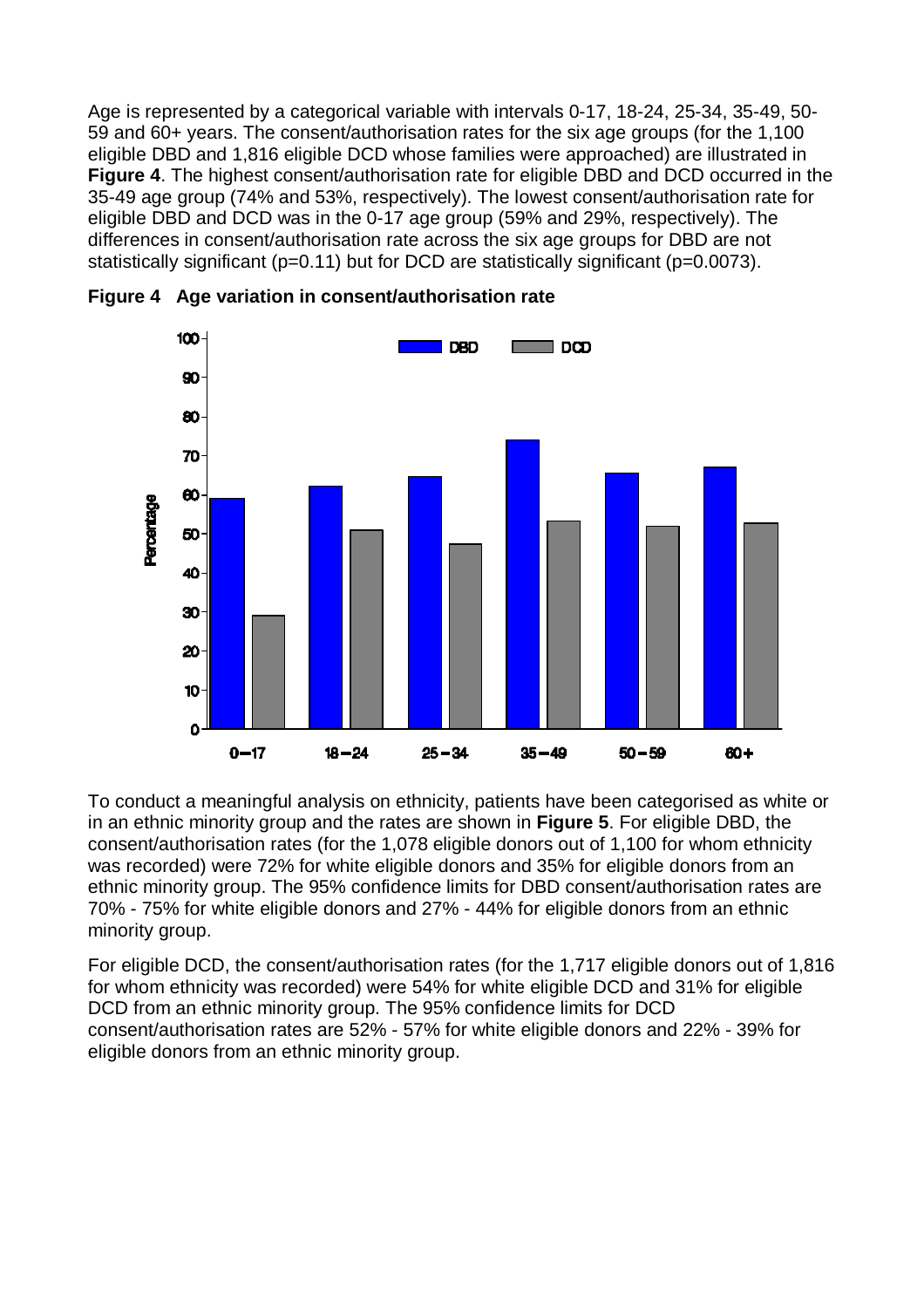The overall consent/authorisation rates (for the 2,795 eligible donors out of 2,916 for whom ethnicity was recorded) were 61% for white eligible donors and 33% for eligible donors from an ethnic minority group. The 95% confidence limits for the overall consent/authorisation rates are 59% - 63% for white eligible donors and 27% - 39% for eligible donors from an ethnic minority group.

The difference between consent/authorisation rates for white eligible donors and eligible donors from an ethnic minority group is statistically significant for both DBD and DCD, both p<0.0001. The ethnicity effect remains highly significant after allowing for age, sex and month of death.





# **10 SOLID ORGAN DONATION**

Of the eligible donors whose family consented to/authorised donation, 91% of the eligible DBD and 48% of the eligible DCD went on to become actual solid organ donors. **Table 6** shows the reasons why consented/authorised eligible donors did not become actual solid organ donors.

For consented/authorised eligible DBD the main reason given for solid organ donation not proceeding was that the organs were deemed medically unsuitable by recipient centres (26%). This reason also accounted for 31% of DCD cases. However, the main reason given for consented/authorised eligible DCD not proceeding to become a solid organ donor was prolonged time to asystole, 44%.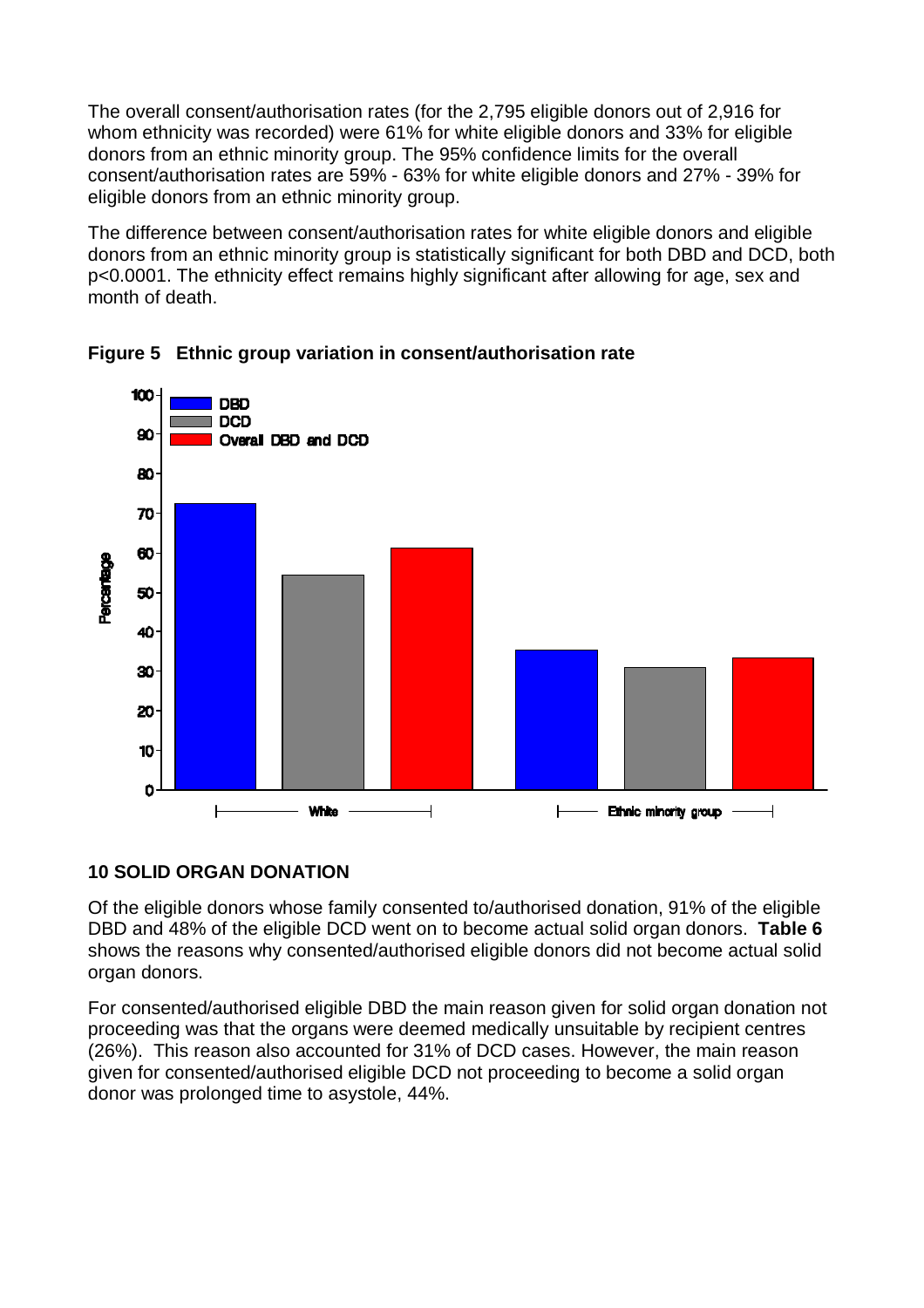| Table 6<br>Reasons why solid organ donation did not happen   |                |       |            |       |
|--------------------------------------------------------------|----------------|-------|------------|-------|
|                                                              | <b>DBD</b>     |       | <b>DCD</b> |       |
|                                                              | N              | %     | N          | %     |
| Organs deemed medically unsuitable by recipient<br>centres   | 18             | 26.5  | 149        | 30.9  |
| Coroner/ Procurator Fiscal refusal                           | 12             | 17.6  | 26         | 5.4   |
| Organs deemed medically unsuitable on surgical<br>inspection | 12             | 17.6  | 14         | 2.9   |
| Family changed mind                                          | $\overline{7}$ | 10.3  | 25         | 5.2   |
| Cardiac arrest                                               | 7              | 10.3  | 4          | 0.8   |
| Other                                                        | 6              | 8.8   | 25         | 5.2   |
| Positive virology                                            | 5              | 7.4   | 8          | 1.7   |
| General instability                                          | 1              | 1.5   | 15         | 3.1   |
| Prolonged time to asystole                                   |                |       | 211        | 43.8  |
| Logistic reasons                                             |                |       | 3          | 0.6   |
| Retrieval team not available                                 |                |       |            | 0.2   |
| Not reported                                                 |                |       | 1          | 0.2   |
| Total                                                        | 68             | 100.0 | 482        | 100.0 |

## **11 SUMMARY**

In the year 1 April 2012 to 31 March 2013, there were 28,966 deaths audited for the PDA. Of these deaths, 1,631 and 6,960 patients met the referral criteria for DBD and/or DCD, respectively and 92% and 62% were referred to a SN-OD.

Of the 1,631 patients for whom neurological death was suspected, 78% were tested and there were 1,188 and 3,114 eligible DBD and DCD, respectively. Families of these eligible DBD and DCD were approached for consent to/authorisation for donation in 93% and 58% of cases, respectively.

Of the families approached, 68% and 51% consented to/authorised DBD and DCD donation, respectively. Of these, 91% and 48%, respectively, became actual solid organ donors.

One hundred and five families overruled their loved one's known wish to be an organ donor.

There was no statistically significant difference in the consent/authorisation rates for male and female patients for DBD or DCD. The difference in the consent/authorisation rates across the different age groups was statistically significant for DCD, with paediatric patients (0 to 17 years) having a much lower consent/authorisation rate than the adult age groups. This was not statistically significant for DBD. There was a statistically significant difference in both the DBD and DCD consent/authorisation rate between white patients and patients from an ethnic minority group and this effect remains after adjusting for patient age, sex and month of patient death.

## **William Hulme and Joanne Allen August August** 2013 **NHS Blood and Transplant**